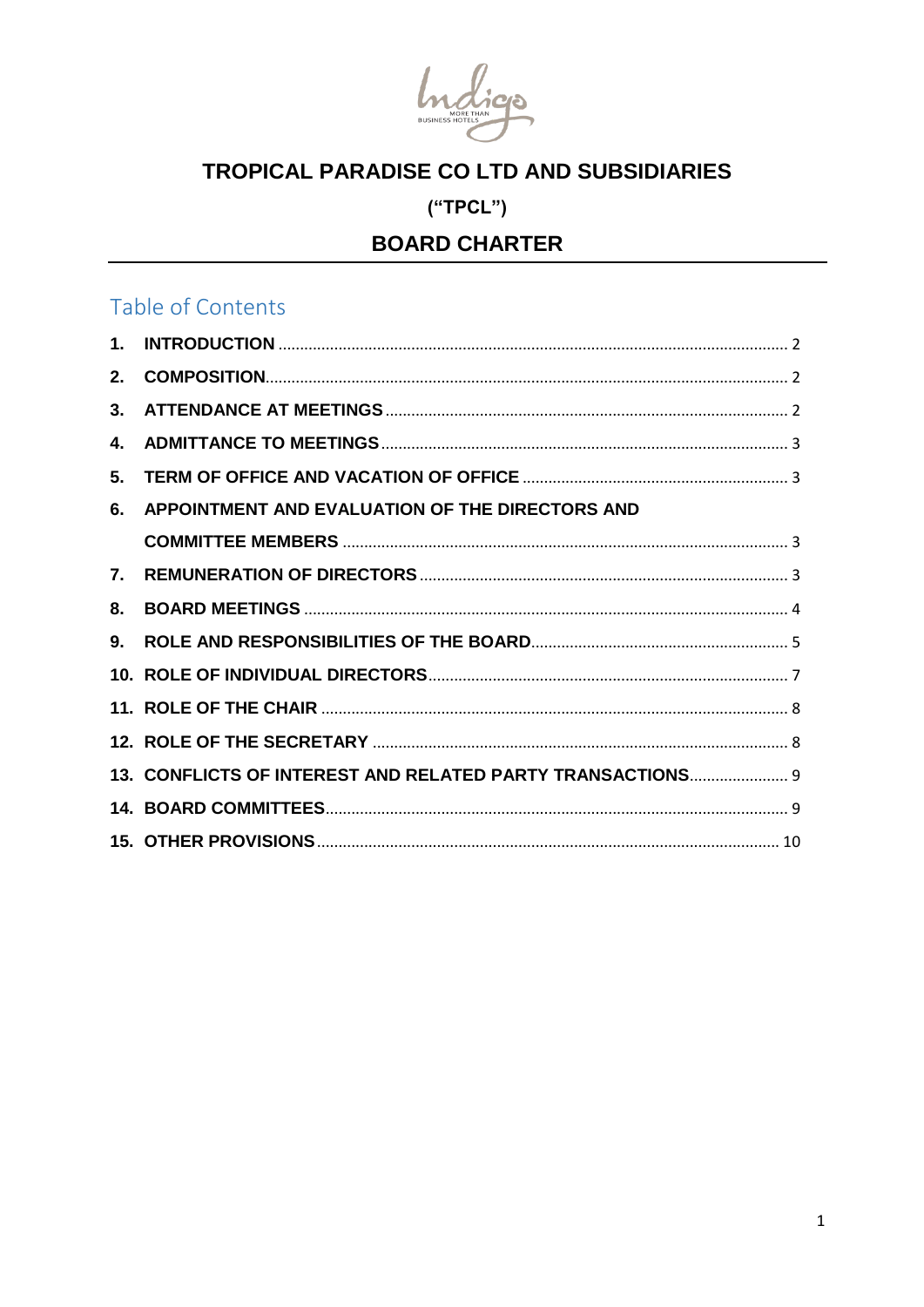

## **("TPCL")**

# **BOARD CHARTER**

### **1. INTRODUCTION**

This Board Charter sets out the role, composition and responsibilities of the Board of Directors of TPCL within the governance structure of TPCL and its subsidiaries.

This Charter should be read in conjunction with the Company's Constitution and in case of a dispute in content or meaning, the wording in the Constitution shall prevail.

### <span id="page-1-0"></span>**2. COMPOSITION**

The Board is a unitary Board and consists presently of two executive directors and eight nonexecutive directors, four of whom are independent.

The Constitution provides for a minimum of three to a maximum of twelve directors.

The composition of the board comprises of:

- Directors with an appropriate range of skills and experience;
- Directors who have a proper understanding of their role and be able to exercise sound and independent judgement about the affairs of the Company;
- Directors who have competence to deal with current and emerging issues of the business and who can effectively review and challenge constructively the performance of management.
- Directors who adhere to good governance practices and share TPCL's code of ethics.

## <span id="page-1-1"></span>**3. ATTENDANCE AT MEETINGS**

A director should aim to attend all board and committee meetings of which he is a member.

A calendar of board and committee meetings for the year is communicated to the directors at the beginning of the calendar year to enable directors to ensure they are present at the scheduled meetings.

In case of frequent absences from meetings, the director shall explain his absences to the Chairperson.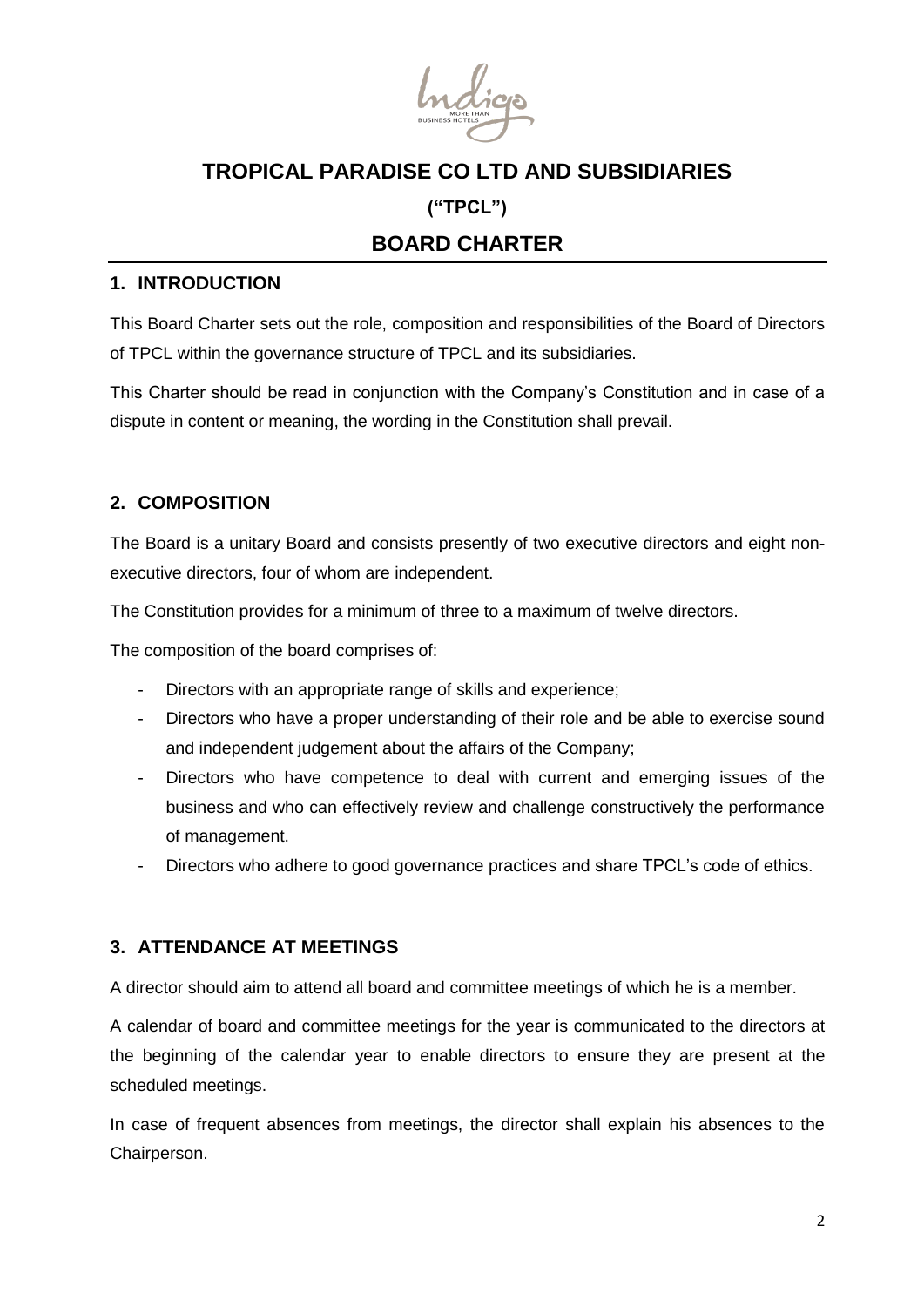

## **("TPCL")**

# **BOARD CHARTER**

A director shall inform the Secretary of any prolonged absence from the country and the period of such absence.

### <span id="page-2-0"></span>**4. ADMITTANCE TO MEETINGS**

Admission to meeting of persons other than directors and the company secretary shall be decided by the Chairperson in consultation with the Directors.

## <span id="page-2-1"></span>**5. TERM OF OFFICE AND VACATION OF OFFICE**

Each director has a term of office of three years after which term, he shall retire by rotation and may offer himself for re-election.

A director shall be deemed to have vacated his office after being absent, without permission of the Board, for six consecutive meetings of the Board.

# <span id="page-2-2"></span>**6. APPOINTMENT AND EVALUATION OF DIRECTORS AND COMMITTEE MEMBERS**

The Corporate Governance Committee who has been entrusted the responsibilities of the Nomination and Remuneration Committee is responsible for the identification and recommendation of candidates for appointment as Director to the Board and for reviewing the remuneration of Directors.

Non-Executive Directors will be appointed pursuant to formal letters of appointment setting out the key terms and conditions of the appointment.

A board evaluation exercise is carried out every two years to assess the effectiveness of the Board and the Committees as a whole. The board evaluation exercise is led by the Corporate Governance Committee and the findings are reported to the Board.

## <span id="page-2-3"></span>**7. REMUNERATION OF DIRECTORS**

The Company's philosophy concerning remuneration is set out in its Remuneration Policy.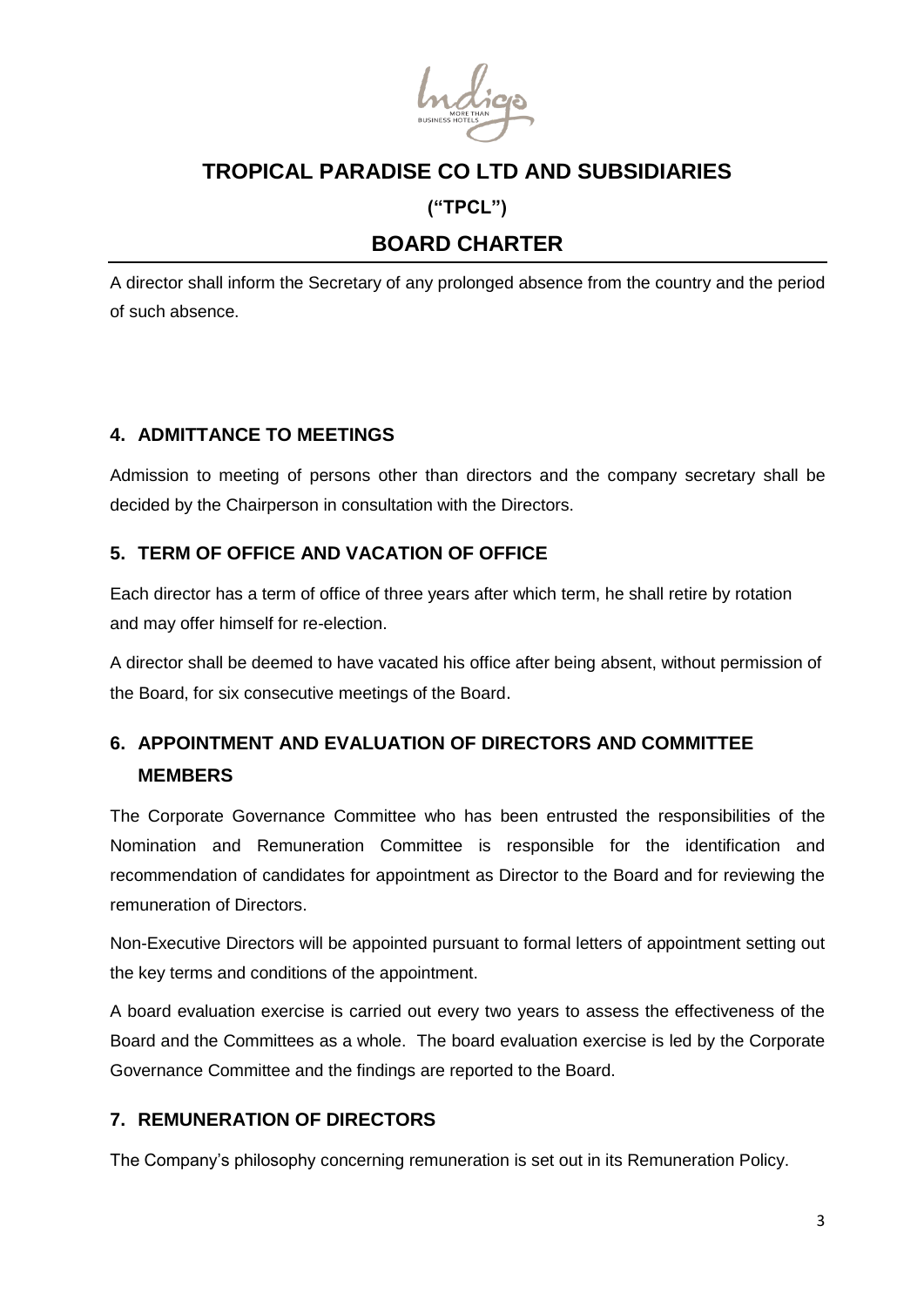

## **("TPCL")**

# **BOARD CHARTER**

The Board shall determine the remuneration of the Directors on a proposal of the Corporate Governance Committee and within the terms of the remuneration policy.

Apart from their fees, Directors shall be reimbursed for all reasonable costs incurred in connection with their attendance at meetings.

Any other expenses incurred shall be reimbursed only if incurred with the prior consent of the Chairperson.

The company and its subsidiaries shall not grant personal loans, guarantees or similar facility to Directors.

### <span id="page-3-0"></span>**8. BOARD MEETINGS**

The Board shall meet at least five times a year but this does not preclude the board to meet more often, if required.

Board meetings may be held by conference call, video conference or by any other means of communication, provided all participants can communicate with each other simultaneously.

### **i. CONDUCT OF MEETING**

Board meetings shall be presided by the Chairperson and in his absence by a person designated by the Chairperson to preside over meetings during his absence.

### **ii. QUORUM AND VOTING AT MEETINGS**

The quorum for the holding of board meetings shall be a minimum of 40% of number of Directors in office.

### **iii. AGENDA AND NOTICE OF MEETINGS**

The Chairperson in concurrence with the Executive Directors and the Company Secretary shall determine the agenda of the meeting. The Secretary shall prepare and circulate the agenda to the Directors.

Notice of meetings shall be sent to Directors at least within ten working days prior to meetings.

### **iv. BOARD PAPERS**

Board papers are to be circulated at least five days prior to the meeting to allow Directors sufficient time to apprise of the board papers and seek additional information on the board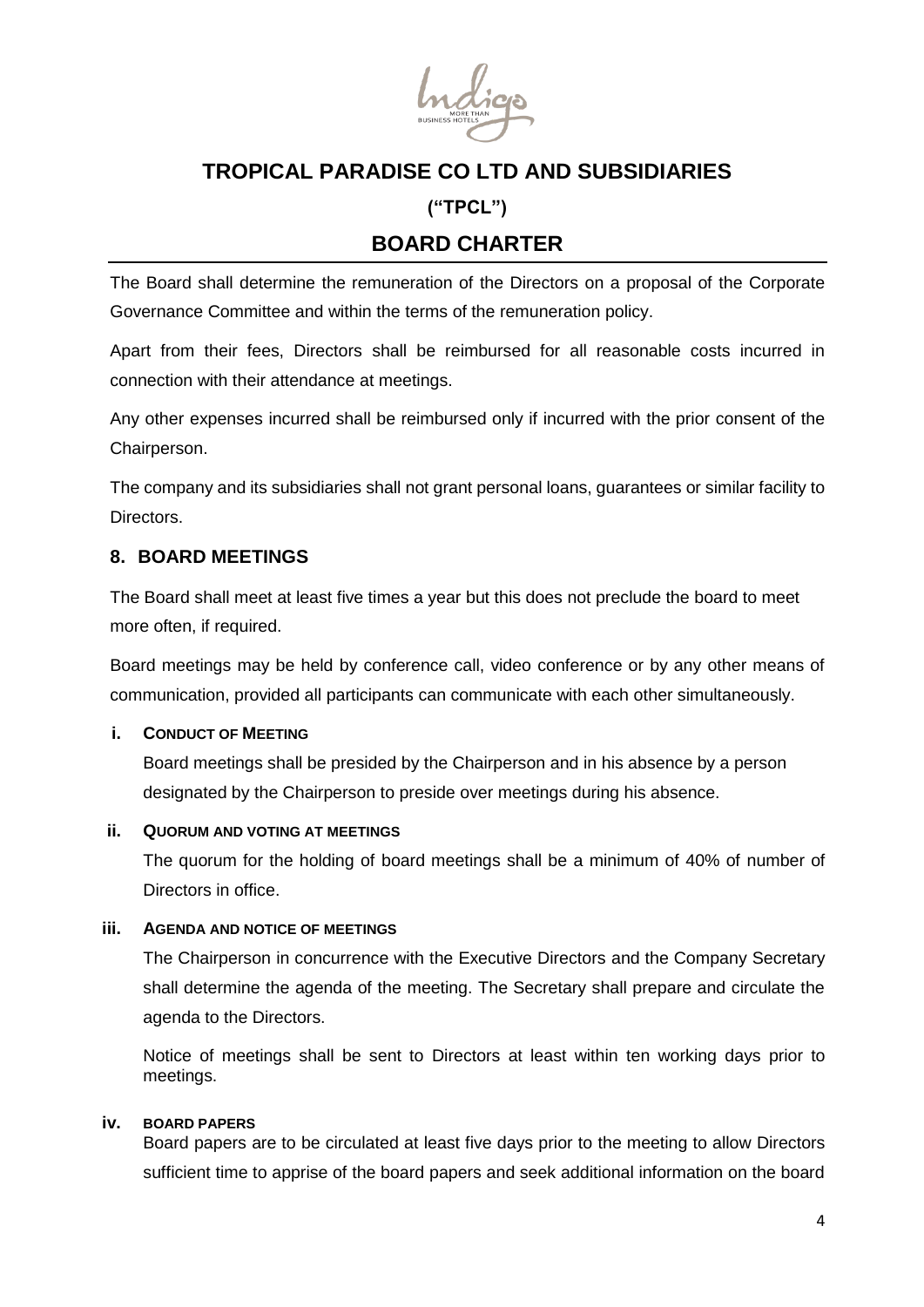

## **("TPCL")**

# **BOARD CHARTER**

papers submitted to them from either the Managing Director, the Executive Director or the Chairperson.

### <span id="page-4-0"></span>**9. ROLE AND RESPONSIBILITIES OF THE BOARD**

The Board as a whole is collectively responsible for promoting the success of the company by directing and supervising the company's affairs. The Board:

- i. sets the company's strategic aims, ensures that the necessary financial and human resources are in place for the company to meet its objectives, and reviews management performance;
- ii. provides entrepreneurial leadership of the company within a framework of prudent and effective controls which enable risk to be assessed and managed; and
- iii. sets the company's values and standards and ensures that its obligations to its shareholders and other stakeholders are understood and met.

### **A. Duties regarding Supervision of Management**

The Board has delegated authority for the operations and administration of the Company to the Managing Director.

In exercising its duties of management supervision, the Board shall consider:

- (i) the realisation of the company's objectives;
- (ii) the strategy and risks with regard to the company's activities;
- (iii) the structure and operation of the internal risk management and audit and control systems;
- (iv) the financial reporting process;
- (v) compliance with laws and regulations;
- (vi) any other matters the law requires the Board to consider.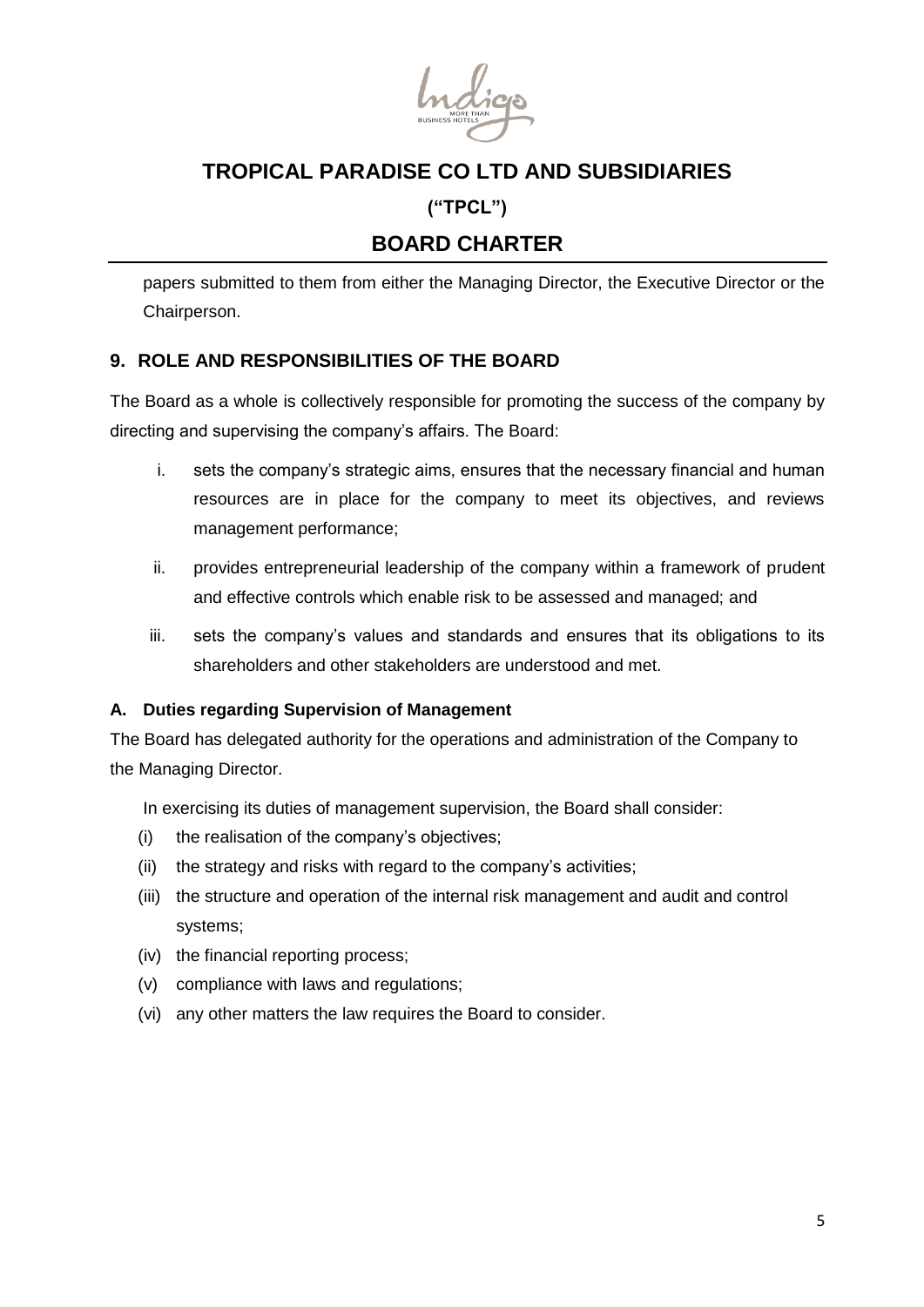

## **("TPCL")**

# **BOARD CHARTER**

#### **B. Duties regarding the Members and the Performance of the Board**

The duties of the Board in relation to the composition of the Board include:

- (i) the nomination of members of the Board, on the recommendation of the Corporate Governance Committee, for subsequent appointment at the general meeting of shareholders);
- (ii) the appointment of the chairperson, the setting up of committees of the board and defining their role, the evaluation of the Board;
- (iii) addressing any conflicts of interest issues between the company and its members of the Board.

### **C. Monitoring of Financial Reporting**

The Board, in consultation with the Audit & Risk Committee, monitors compliance with written procedures for the preparation and publication of the annual report and financial statements, the quarterly abridged financial reports and any other financial information.

The Board, through the Audit & Risk Committee, also supervises the internal control and audit approach and methodology for financial reporting.

The Audit & Risk Committee shall report to the Board and shall make its recommendations for consideration by the Board.

#### **D. Duties regarding the Nomination and Assessment of the External Auditor**

The Board shall ensure that an open, transparent and competitive selection process for the nomination of the external auditor is completed at least every seven years. In addition, a yearly evaluation process shall be conducted by the management and assessed by the Audit and Risk Committee prior to proposing the reappointment of the external auditor. The Board shall ensure that the auditor's firm signing partner is rotated at least every five years.

The decision concerning the remuneration of the external auditor is delegated to the Board by the shareholders. On recommendation of the Audit & Risk Committee, the Board will assess the independence of the external auditor and decide on the external auditors' fees for audit services.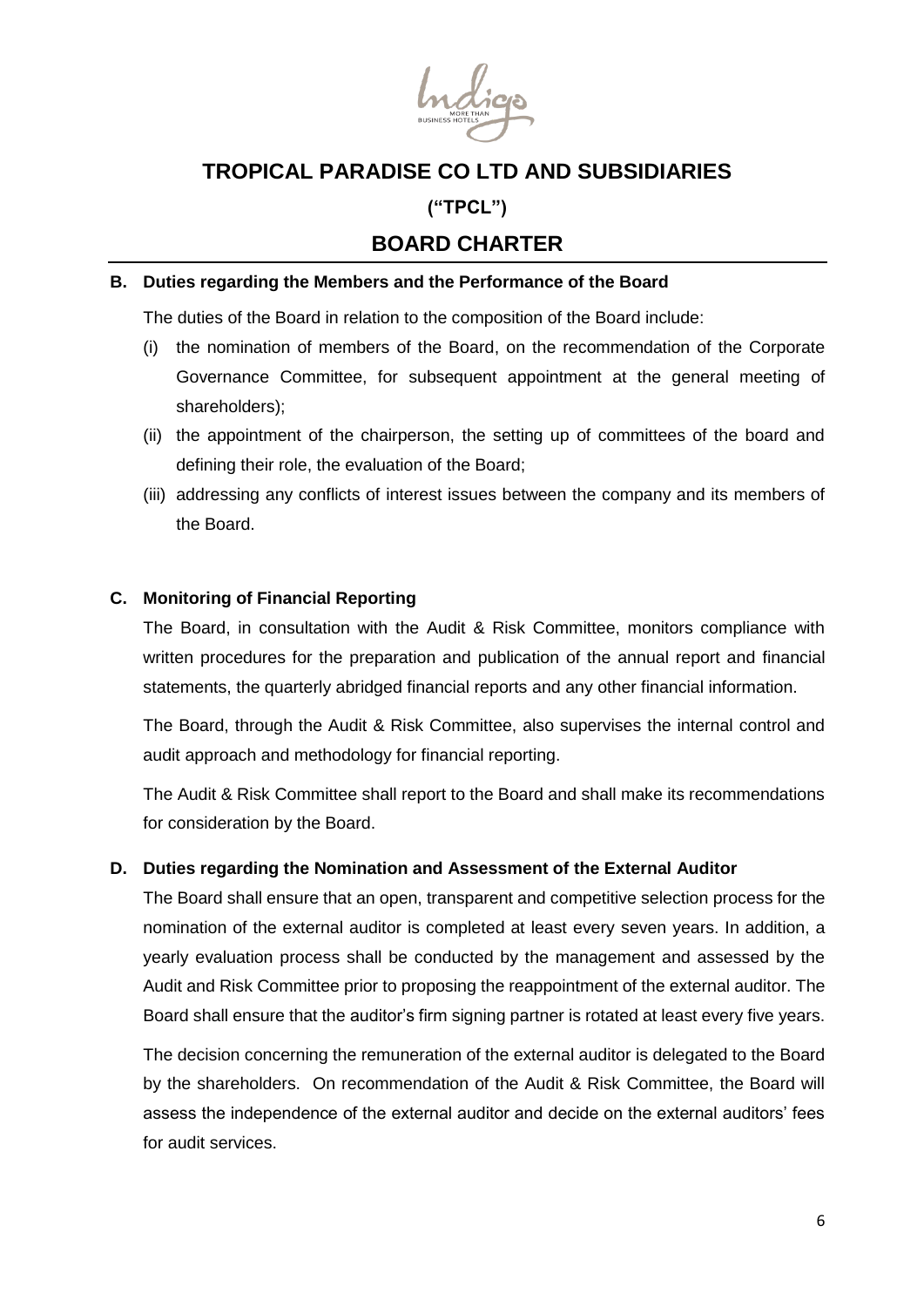

## **("TPCL")**

# **BOARD CHARTER**

Conflicts of interest and potential conflicts of interest between the external auditor and the organisation shall be resolved as determined by the Board on the recommendation of the Audit & Risk Committee.

### **E. Relationship with Shareholders**

The Board shall determine the date and place of any general meeting and a record date for the exercise of voting and any other rights attached to shares at such meetings.

The Board shall provide the shareholders with all the information necessary to enable the shareholders to participate in the general meeting.

All Directors should endeavour to attend annual meetings of shareholders.

The Chairperson of the Board presides over meetings of shareholders or in his absence, the person designated to preside over board meetings in the absence of the Chairperson shall preside over meetings of shareholders.

## <span id="page-6-0"></span>**10.ROLE OF INDIVIDUAL DIRECTORS**

Directors are expected to comply with their legal, statutory and other duties and obligations when discharging their responsibilities as directors. Directors should exercise independent judgement in all circumstances.

Broadly, these include:

- a. Acting in good faith and in the best interests of TPCL;
- b. Acting with care and diligence and in the best interests of TPCL;
- c. Avoiding conflicts of interest wherever possible; and
- d. Refraining from making improper use of information gained through the position of director and from taking improper advantage of the position of director.

A Directors' Code of Ethics has also been adopted and guides Directors in their general conduct and in maintaining integrity and ethics in their dealings with stakeholders**.**

### **10.1. Time commitment**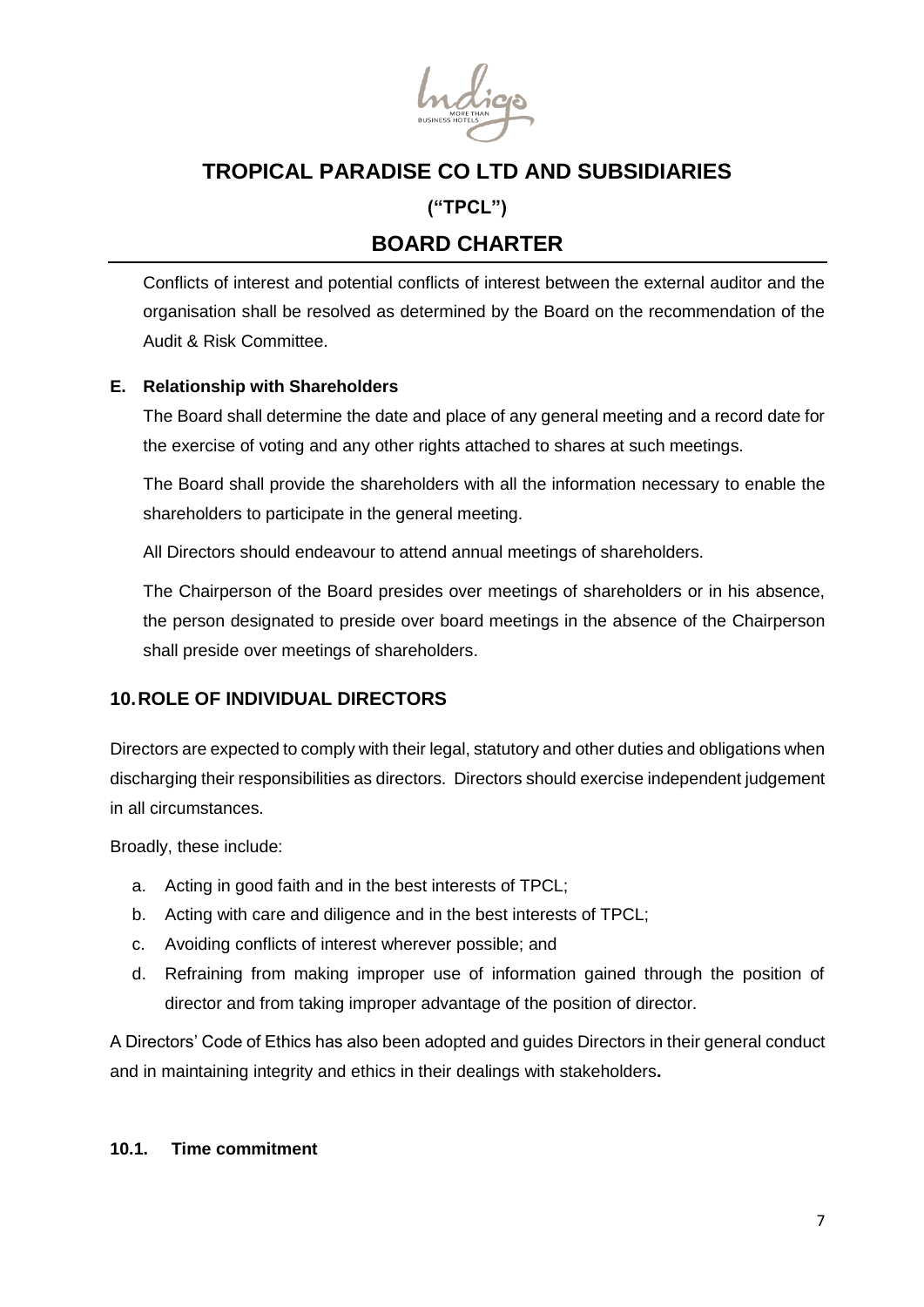

## **("TPCL")**

# **BOARD CHARTER**

Directors shall ensure that they devote adequate time to the expectations of their role as Directors of the Company and be appropriately prepared for each meeting.

The agreement of the chairperson should be sought before accepting supplementary commitments that might affect the time directors are able to devote to their role as a director of the Company.

### **10.2. Key elements of the role of Directors:**

- **Strategy:** Directors should constructively challenge and contribute to the development of strategy;
- **Performance:** Directors should scrutinise the performance of management in meeting agreed goals and objectives and monitor the reporting of performance;
- **Risk:** Directors should satisfy themselves that financial information are accurate and that financial controls and systems of risk management are robust and defensible.

Directors should inform themselves to a reasonable extent about the subject matter of all decisions they are called upon to make as directors of the Company.

Directors are expected to maintain the skills required to discharge their obligations to the Company. Newly appointed directors will follow an induction to familiarise themselves with the business and their responsibility towards the Company.

Executive Directors must always manage the conflict between their management responsibilities and their fiduciary duties as a director in the best interests of the Company. Additionally, executive directors have the additional responsibility of ensuring that the information laid out before the Board is an accurate and true representation of their understanding of the Company's affairs.

## <span id="page-7-0"></span>**11.ROLE OF THE CHAIR**

The role of the Chairperson is defined in the Position Statement of the Chairperson.

## <span id="page-7-1"></span>**12.ROLE OF THE SECRETARY**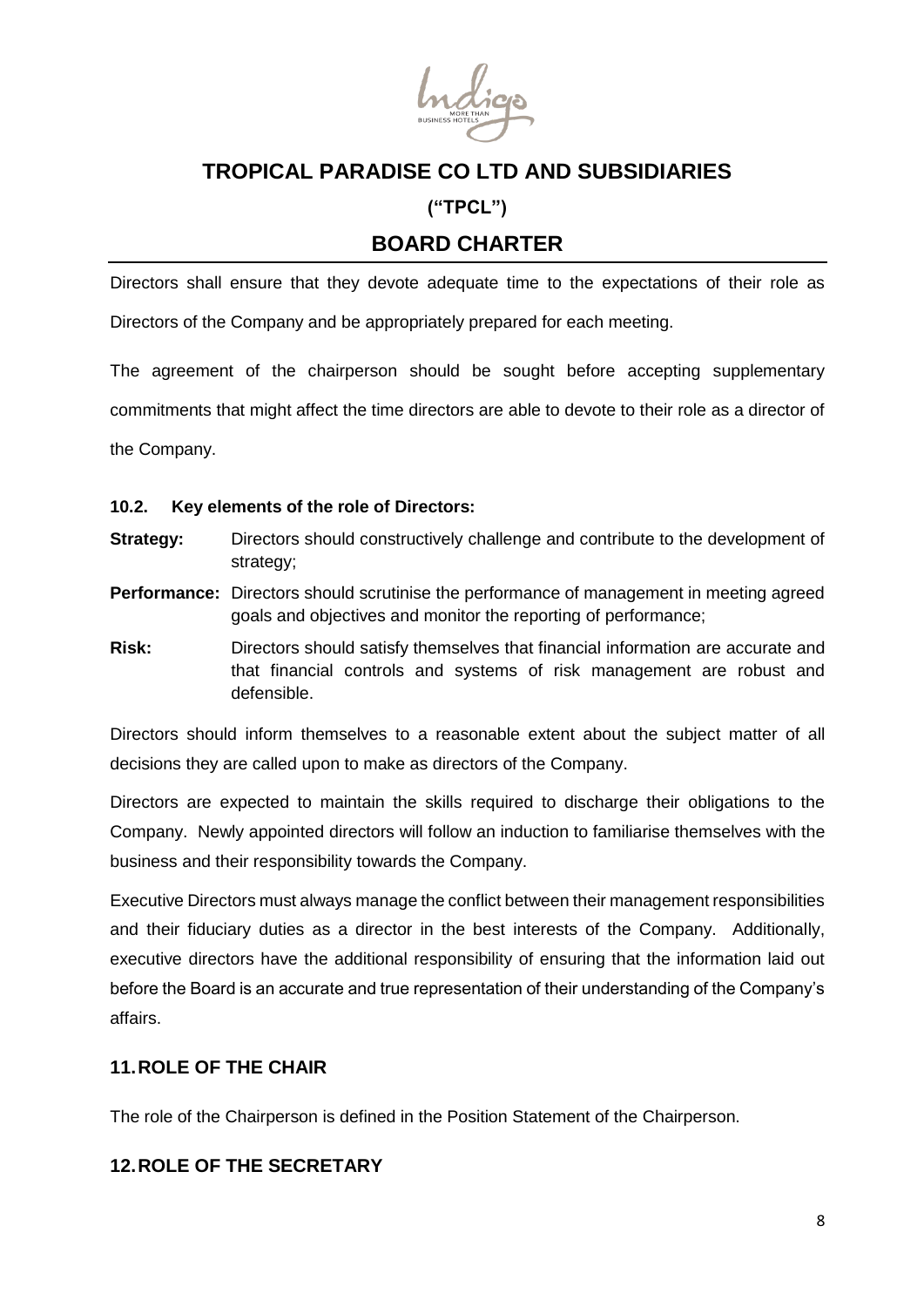

## **("TPCL")**

# **BOARD CHARTER**

The role of the Company Secretary is defined in its Terms of Reference.

## <span id="page-8-0"></span>**13.CONFLICTS OF INTEREST AND RELATED PARTY TRANSACTIONS**

The Directors' Code of Ethics set out the principles to be adhered by Directors whenever they perceive that they are or will be in a position of conflict of interest with the Company or they are an interested party in a transaction or proposed transaction with the Company.

Pursuant to the above, a director shall forthwith, after becoming aware of such a situation, disclose same to the Board and cause same to be entered into the Interests Register.

A director must avoid dealing in shares of the Company during close periods. All dealings in the shares of the Company shall be disclosed to the Board and shall be recorded in the Interests Register.

### <span id="page-8-1"></span>**14.BOARD COMMITTEES**

The Board appoints committee members from among its own members or co-opt external consultants to perform specific tasks.

The Board shall determine the members of any Committee. The Board has established an Audit & Risk Committee and a Corporate Governance Committee which also handles the functions of nomination and remuneration of Directors.

#### **i. AUDIT & RISK COMMITTEE**

The Audit & Risk Committee is a Committee of the Board and its composition and its responsibilities are covered in its terms of reference.

**ii. CORPORATE GOVERNANCE COMMITTEE (INCLUDING NOMINATION AND REMUNERATION FUNCTIONS)**

The Corporate Governance Committee includes in its terms of reference the function of nomination and remuneration of Directors. Its role is to ensure that the reporting requirements on Corporate Governance in the annual report are in accordance with the principles of the Code.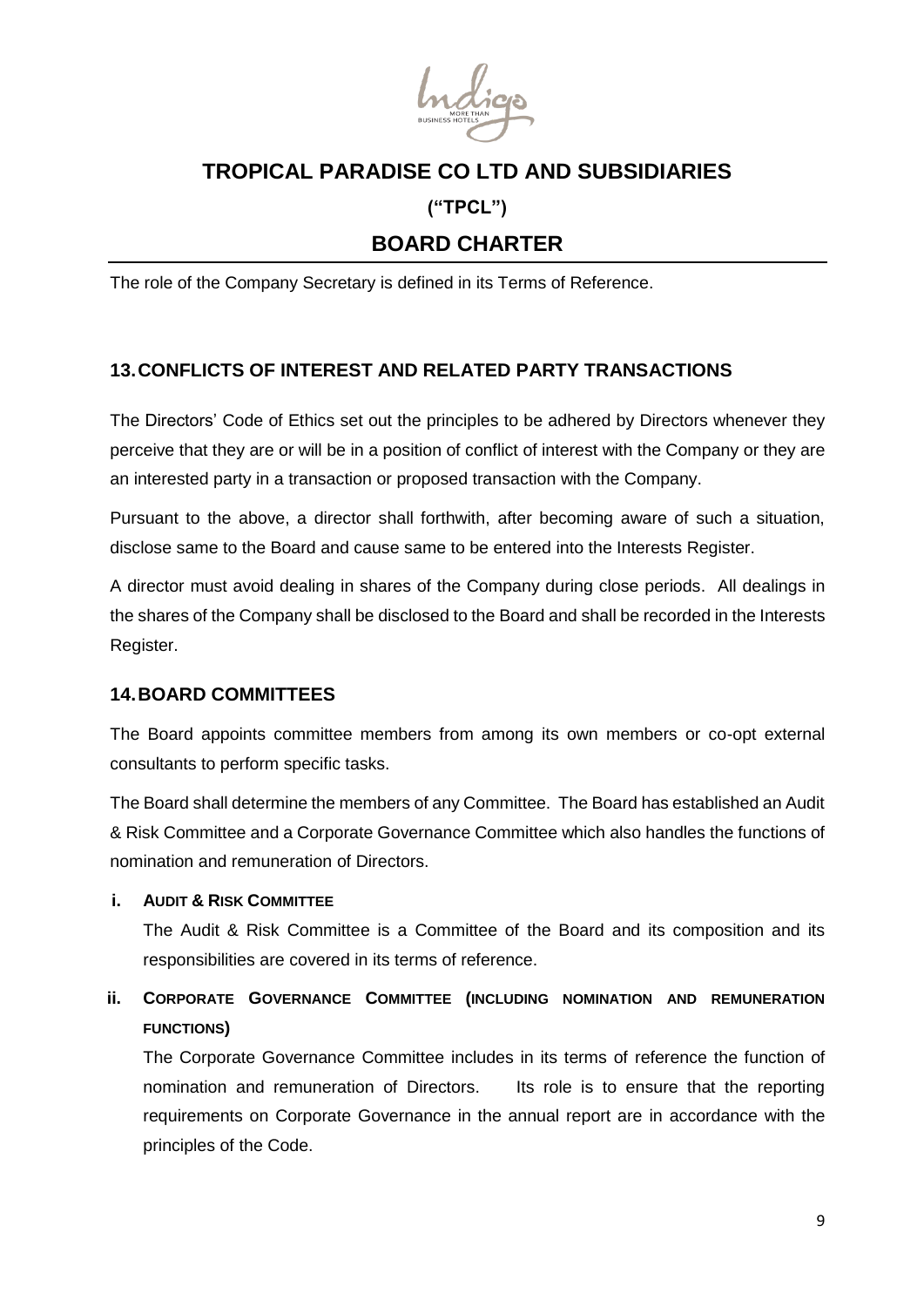

### **("TPCL")**

# **BOARD CHARTER**

#### **iii. COMMITTEE REPORTING**

The Chairperson of the respective board committees reports on the deliberations and recommendations of the Committee to the Board.

Each Chairperson of Committees should inform the Board on the actions it has taken and major developments of which it becomes aware. Each Board member has unrestricted access to all committee records.

#### **iv. TERMS OF REFERENCE OF BOARD COMMITTEES**

The Board shall establish or amend the terms of reference of the committees, which set out the role, and responsibilities of the committee, its composition and how it should perform its duties.

The terms of reference of committees shall be reviewed as and when required, and in any case, at least every five years.

### <span id="page-9-0"></span>**15.OTHER PROVISIONS**

### **A. (I) PROFESSIONAL ADVICE TO BE SOUGHT BY THE BOARD**

The Board may hire experts for assistance and advice. The cost of such experts shall be agreed by the Board and shall be paid by the Company.

#### **(II) PROFESSIONAL ADVICE TO BE SOUGHT BY INDIVIDUAL DIRECTORS**

The Board may also give its consent to an individual director to make proper inquiry, where the need for inquiry is indicated by the circumstances, and to seek independent professional advice at the company's expense.

#### **B. ACCEPTANCE BY DIRECTORS**

Anyone who is appointed as a board member must, upon assuming office, declare in writing to the company that he accepts and agrees to comply with the provisions of this board charter.